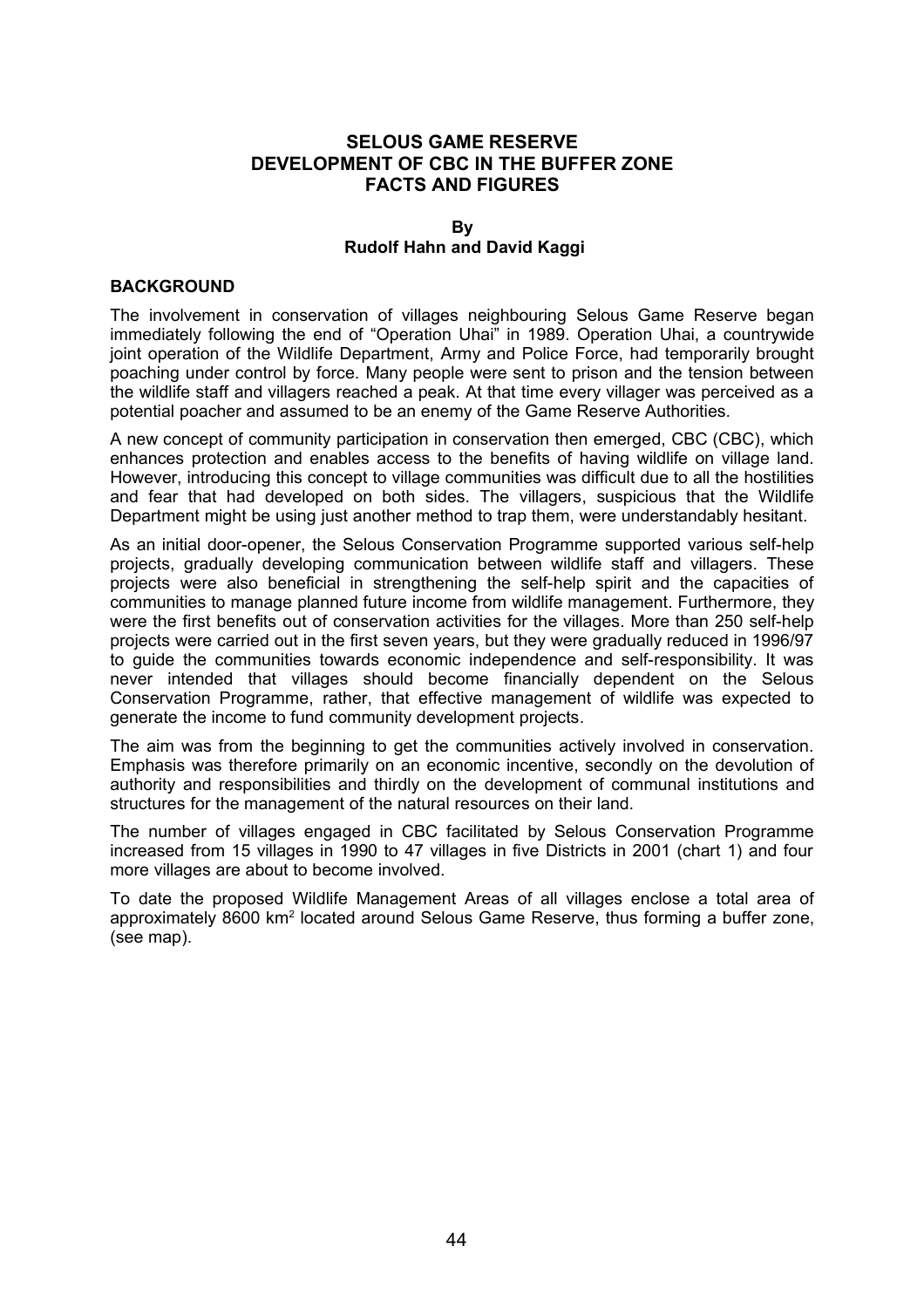

The following basic procedure has been followed in all villages to establish CBC:

- All villages carried out a land survey and identified their future Wildlife Management Area through a process of participatory land-use planning.
- $\triangleright$  Natural Resource Committees were established in each village for the local management of natural resources and key members trained.
- $\triangleright$  Each village maintains a trained game scout force to protect and monitor the natural resources of its area and to carry out or supervise the legitimate harvest of wildlife products.
- $\triangleright$  Each village receives from the Wildlife Department an annual hunting quota of 6 to 13 animals for the village's meat supply.
- $\triangleright$  Nineteen villages in Morogoro District, north of Selous, have further advanced the concept by merging their future Wildlife Management Areas and founding a local community based organization in 1996, namely the Jukumu Society, which has led to increased efficiency in their wildlife management.
- The villages of Songea, Tunduru and Liwale Districts have formed Natural Resources Management Advisory Bodies with their respective district authorities.

The data provided in this discussion paper presents an overview of the overall process of development of CBC around Selous Game Reserve. Large differences exist between the various districts and even between the villages within the same districts. This variation is caused not only by climatic, cultural and educational differences but is also influenced by the different potentials of the Wildlife Management Areas, the time span of cooperation with the Selous Conservation Programme and the quality of leadership on different levels.

## **INCOME GENERATION**

## **Village Quota Hunting**

Livestock keeping in the neighbourhood of Selous Game Reserve is limited to a few goats and poultry due to incidence of Trypanosomiasis, a Tsetse fly transmitted disease. The availability of fish is restricted to the few areas where water bodies exist. The demand for protein is therefore very high and most villagers regard legally obtained bush-meat to be the primary benefit of the Community Wildlife Management Programme.

In 1991 the Wildlife Division permitted the villages in Morogoro District to hunt legally in order to address the demand for meat and win the support of the village communities, thus enabling the villages to gain legitimate access to bush-meat for the first time since controls began.

Today all villages of the CBC scheme receive hunting quotas and people are able to buy meat legally. Initially, Selous or District Game Scouts assisted with the hunting but now the majority of villages are in possession of a registered hunting rifle and the village scouts carry out the hunting themselves.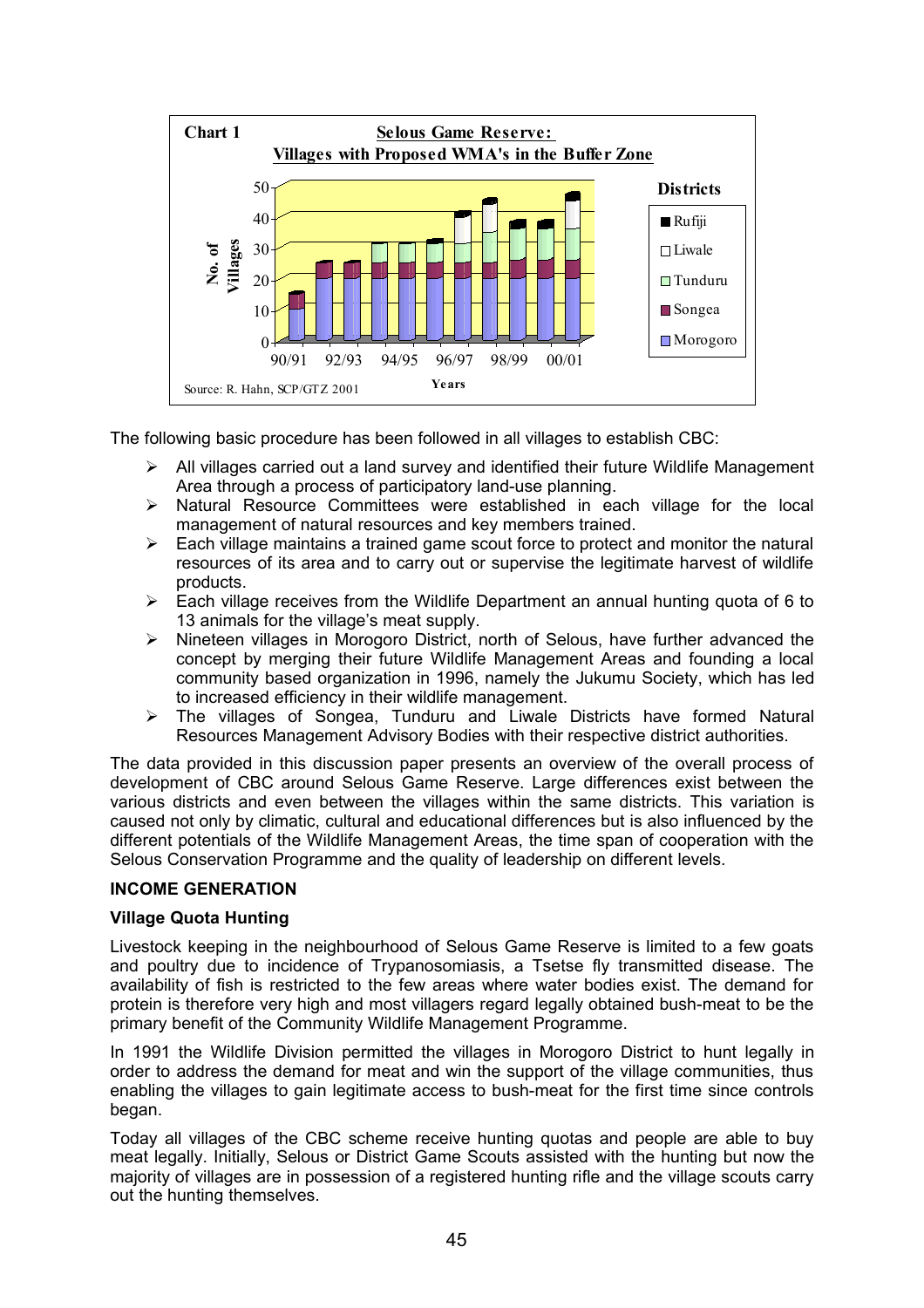



The most popular species for meat is wildebeest, followed by buffalo (see chart 3). The majority of wildebeest are hunted in the north, where a population of 27,000 animals was estimated during the aerial census of 1998, whereas buffalo are present in all future Village Wildlife Management Areas.



The quotas are conservative when compared with the wildlife populations estimated from aerial census results (Tanzanian Wildlife Conservation Monitoring, TWCM, aerial surveys of 1989, 91, 94, 98), patrol reports and hunting results of safari hunting companies operating in most of the village areas. Nevertheless, villages are harvesting only 30 % to 80 % of their quota. This is partly because the harvested bush-meat is not distributed free but sold within the village and the limited local economies require that meat be available when people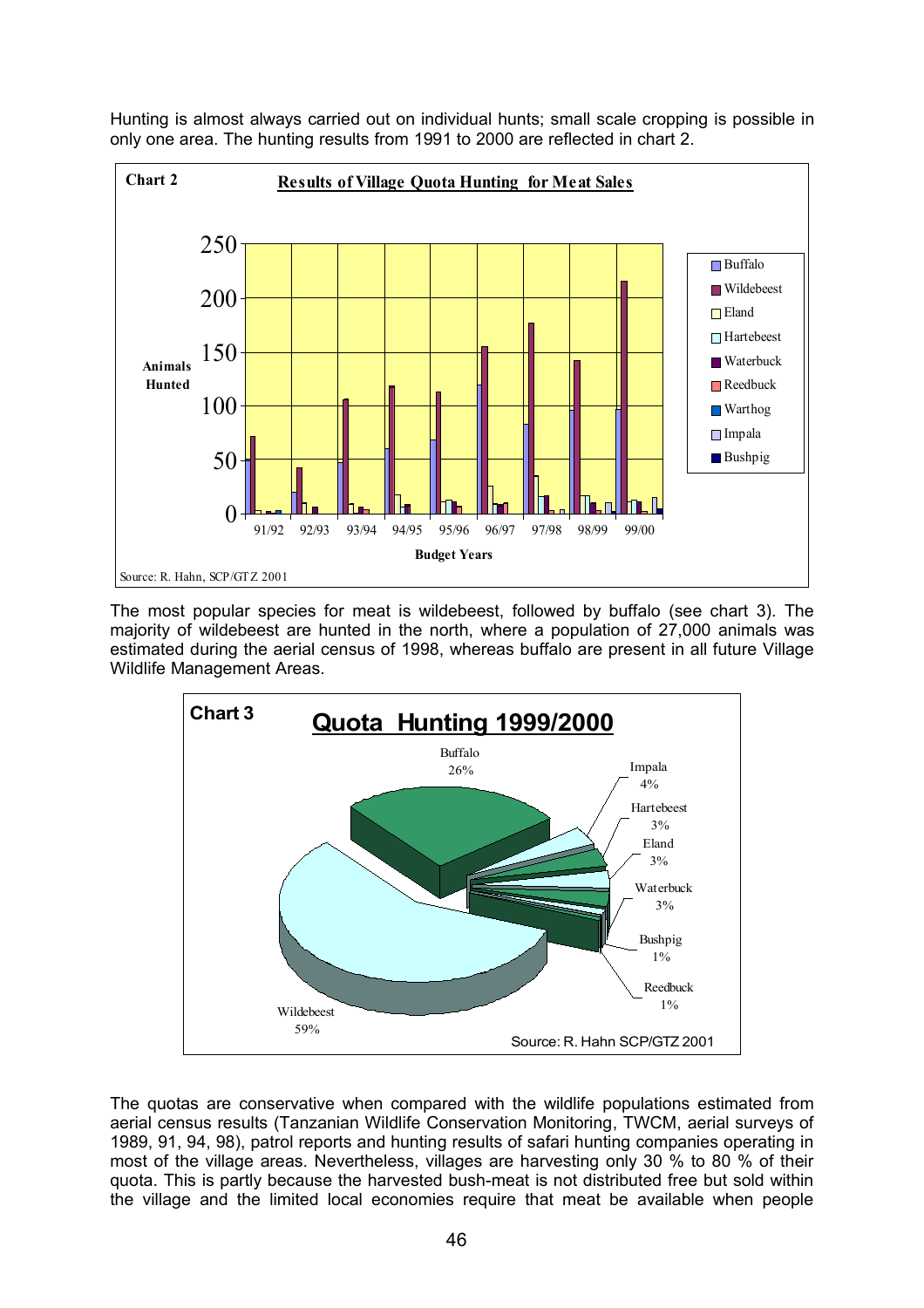receive cash from sale of the major cash crops, such as tobacco, sesame, and cashewnut. Furthermore, the meat should not be hunted in a short period, because of its role as food supply and seasonal influences further affect hunting results.

The dependence of the wildlife on food and water results in seasonal migration patterns and thus animals may at times be out of the village land or obscured by tall grass. With a coinciding drought, the hunting season was reduced from nine to six months in 1998/99. Then, not only were hunting results reduced but also prices for meat fell, caused by the collapse of the local economy (see chart 4). To allow flexibility within the above constraints village hunting should be permitted during at least nine months of any year to enable the villages to fulfil their quota.

Other major constraints on village hunting were:

- $\triangleright$  The village quota allocations were often approved only after the start of the hunting season or not promptly forwarded by the Regional Authorities, effectively reducing the time available for hunting.
- $\triangleright$  Sufficient ammunition could not always be obtained from the Wildlife Department.
- $\triangleright$  Quotas were sometimes reduced by the Wildlife Department.
- $\triangleright$  At times government scouts were unavailable to assist villages that have not vet received their gun licenses with hunting.
- $\triangleright$  Conflicts with safari hunting companies that had been allocated a hunting-block extending over the village land without prior consultation with village governments. (Clear government regulations, equal benefit sharing from safari hunting and an extension of the hunting season for villages will solve this conflict in the future.)
- $\triangleright$  Limited hunting skills of some village game scouts.

## **Meat Sale**

After an animal is hunted the meat will be sold either fresh or dried and smoked, depending on the distance to the village. The hunting group is usually rewarded with the internal organs of a carcass while porters are paid in cash or compensated with an equivalent amount of meat. Meat not sold fresh is smoked and dried for later sale.

The village natural resources committee is responsible for the meat sale while the village assembly annually sets the price per kilogram. In the year 2000 prices ranged from Tsh 400-700/kg for fresh meat and Tsh 500-800/kg for smoked meat, according to the economic situation of the village. Prices are generally set at a level affordable to the poorer households in a village rather than at the actual market value, which is approximately Tsh 1000/kg for beef within Tanzania. (US\$1 = Tsh 800; in 2000)

During the budget year 1999/2000 a total of 12,264 kg of preserved meat and 17,687 kg of fresh meat was sold in 38 villages. Gross total income from meat sales was Tsh 14,788,320. (Chart 4).

## **Total Gross Income from Village Wildlife Management**

Chart 5 shows the total gross income from wildlife management in all villages from 1991 to 2000. This chart reflects only the financial income obtained from the natural resources management in the proposed Wildlife Management Areas. Contributions in kind and project funds invested are not taken into account.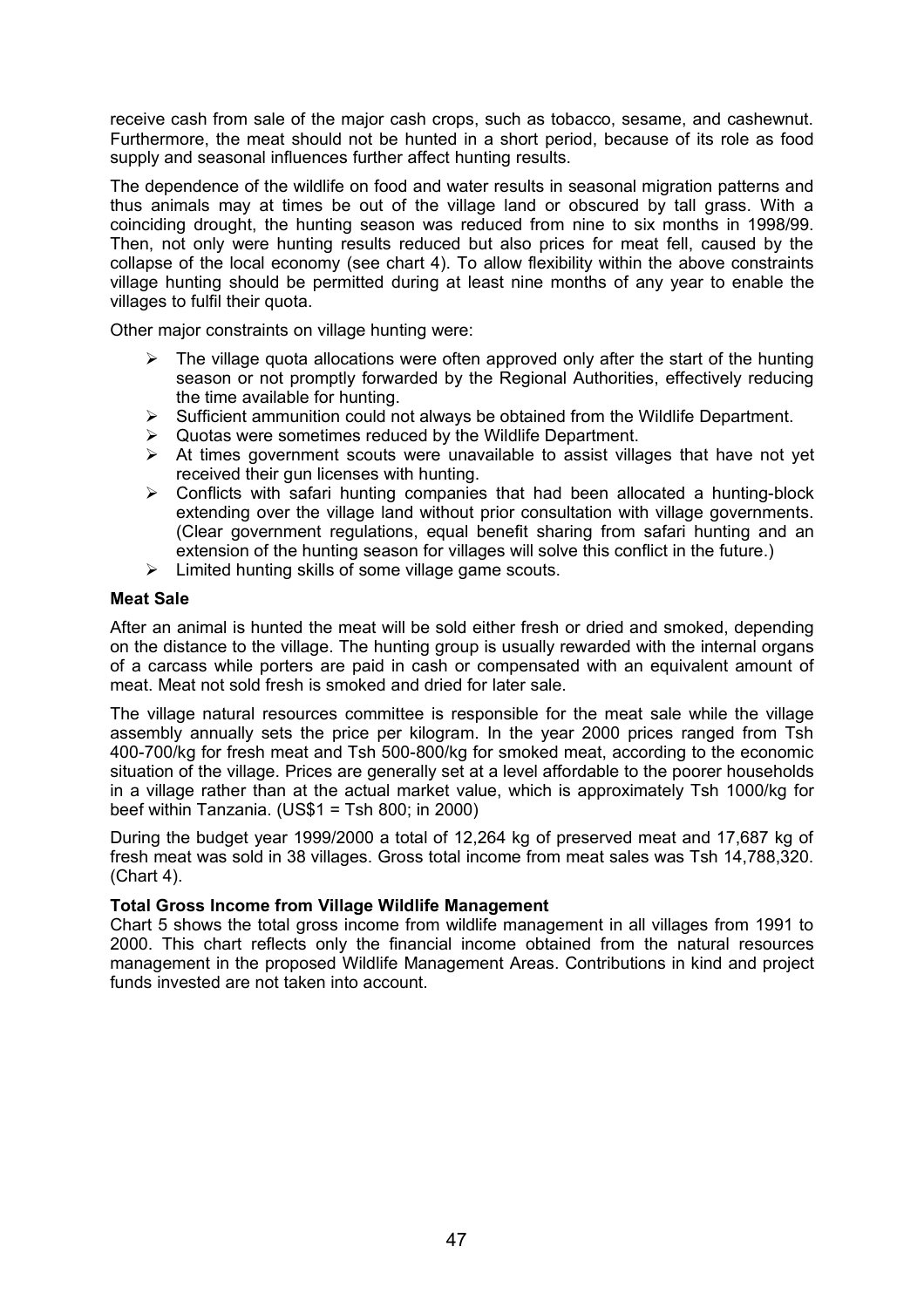

Noticeable in this chart is the increasing portion of income from "other sources". Until 1996/97 the meat-sale was the major source of income (63%), but this had dropped to 40% by the year 1999/2000.

Initially the sale of meat represented the sole source of income but was limited by the availability of cash within the villages. To increase and stabilize the village economies through management of their own resources, systems were recommended that would generate funds from outside their local economies.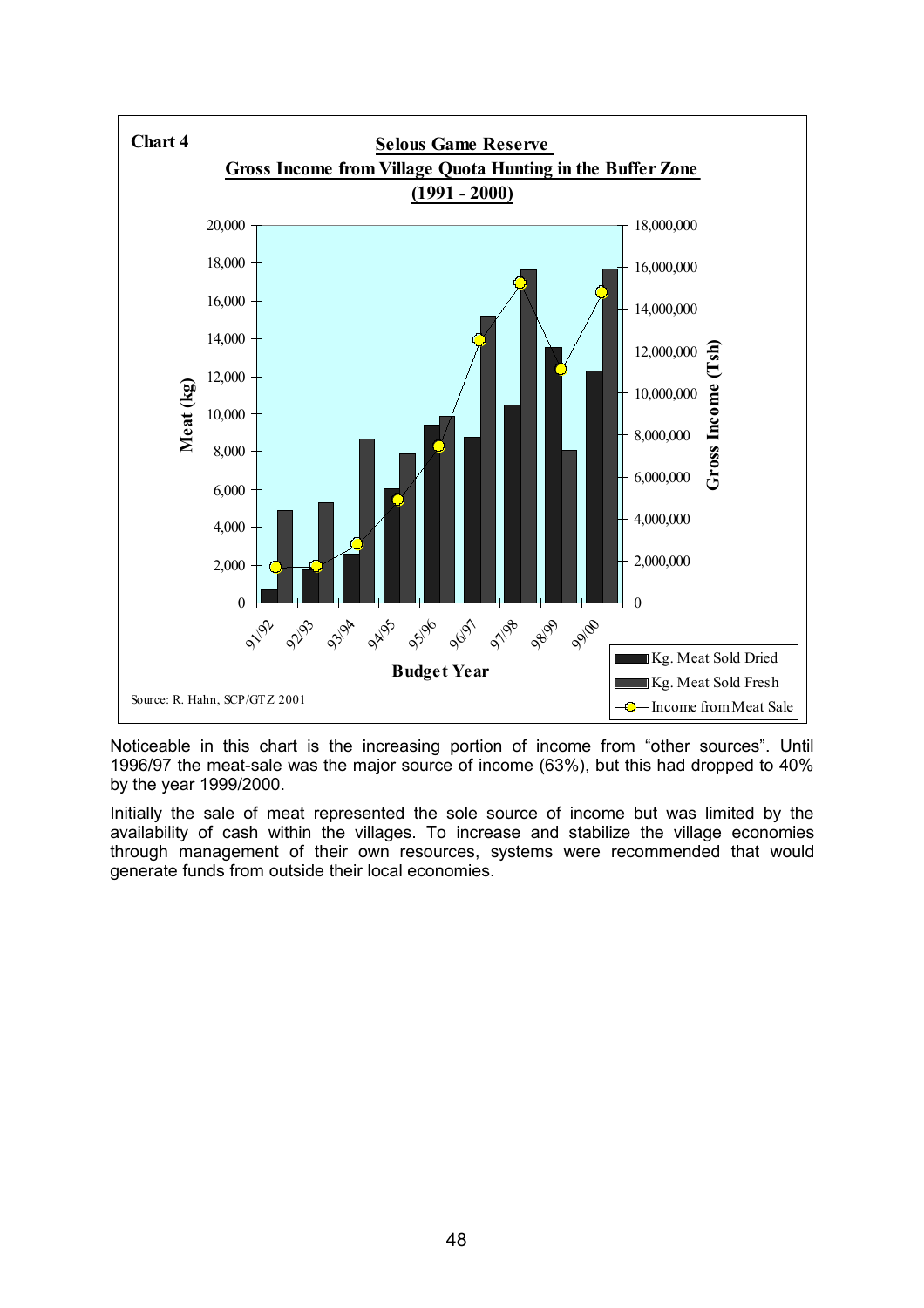

Ranked order according to their financial value "Other Sources" are at present:

- $\triangleright$  Transfer of funds originating in the Wildlife Department's revenue from trophy hunting in and around Selous Game Reserve, passed from the respective District Councils to the village Natural Resource Committees (see chart 7). Although the funds have been paid to District Councils for many years, only recently have villages received a share. This is due to increased awareness created by the lately established District Natural Resources Management Advisory Bodies and the Wildlife Department's recently introduced regulations for the disbursement of these funds.
- $\triangleright$  Contributions from safari hunting companies operating in the vicinity of, or within, villages having future Wildlife Management Areas, as now required by the Wildlife Department.
- $\triangleright$  A lucrative long-term lease contract between the Jukumu Society and a photographic safari operator in Morogoro District.
- Income from a residents' hunting scheme in Rufiji District.
- $\triangleright$  Additional fees from lumber and fishing according to new village and district bylaws.
- A campsite of the Jukumu Society near to the proposed WMA in Morogoro District.
- $\triangleright$  Fines imposed on offenders according to village by-laws.

*CHART 6*

The number of participating villages fluctuated from 1991 to 2000. The Selous Conservation Programme gradually expanded its scope to include more villages (see chart 1) and the cooperation with nine villages of Liwale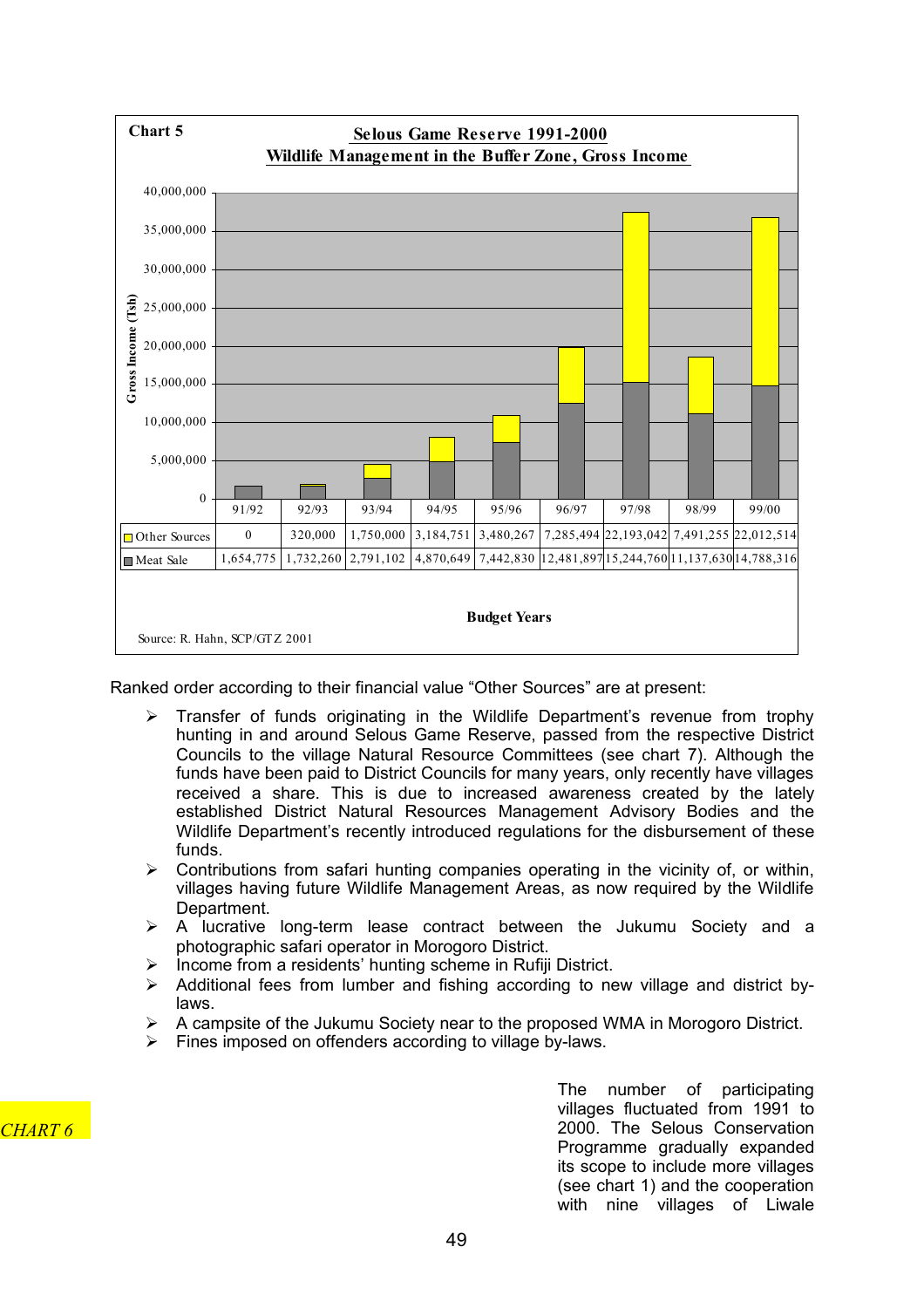

District was suspended for 2 years (1998/99 and 1999/00).

The development of the average annual gross income per village (chart 6) follows a similar trend to the annual gross income of all villages. The highest average total gross income of Tsh 968,440 per village was achieved in the year 2000, but the range of income from Tsh 157,420 to 6,253,930 emphasises the differences between the villages as mentioned earlier.



## **Utilization of Income from Wildlife Management**

All villages discuss and plan their natural resources management budget during annual Village Full Assemblies in order to promote transparency and information. Typically the village Natural Resource Committee explains the income and expenditures of the previous budget year. Only the Full Assembly has the authority to approve the adherence to the proposed budget-line and the effective dealing with funds, as well as approving the budget plan for the following year. In addition, some villages are audited annually by their relevant District Councils.

The utilization of the income can be split up into three main categories, which are: firstly, expenditures for the management and protection of the Wildlife Management Area,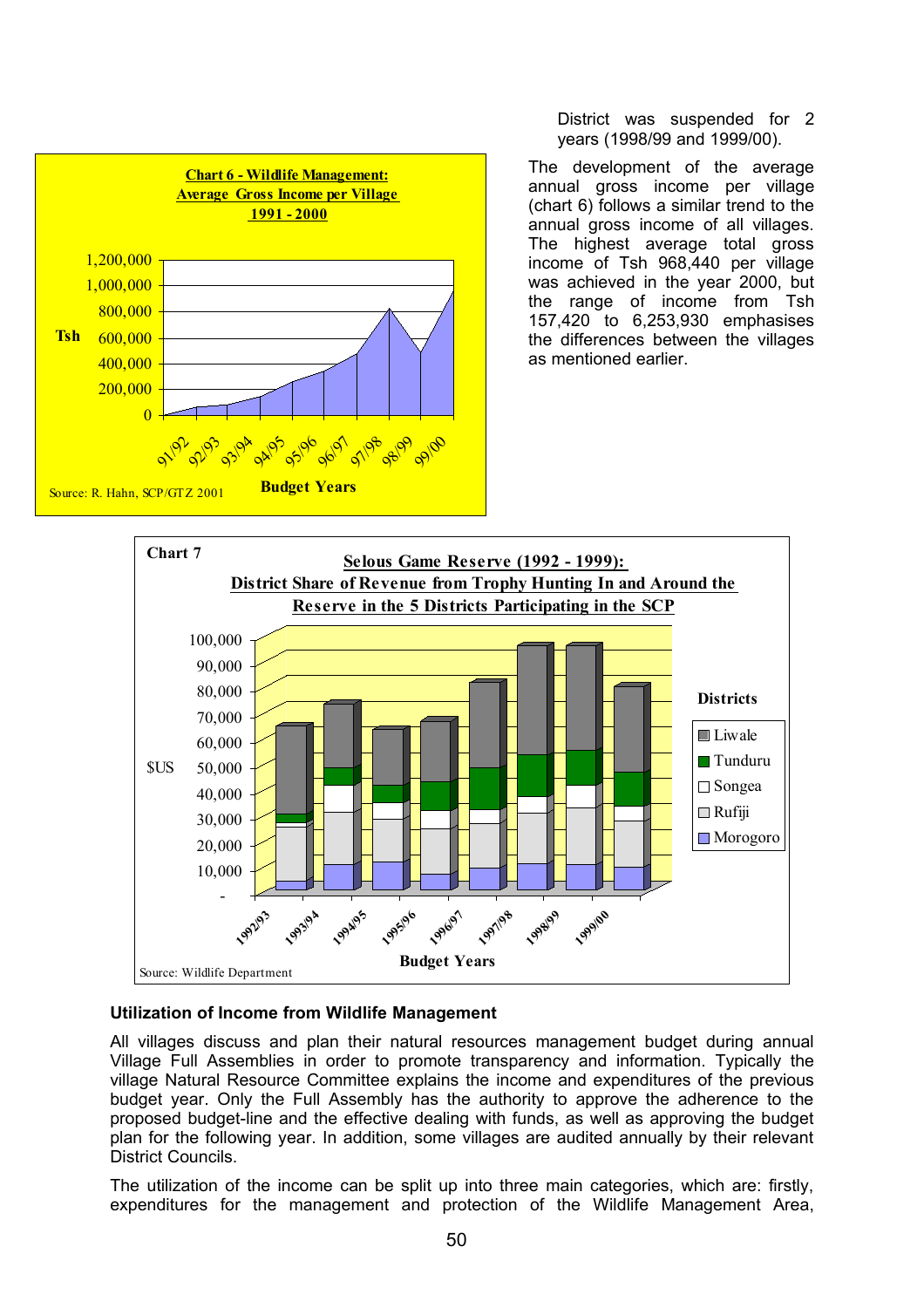secondly, expenditures for village development activities and projects and thirdly, financial reserves.

The main expenditures for management and protection are:

- $\triangleright$  Allowances, food rations, medicine, uniforms and other equipment for the village scout force.
- $\triangleright$  Ammunition for patrols, quota hunting and crop protection, and the annual arms license fees.
- $\triangleright$  Rental of transport or employment of casual labours during village quota hunting.
- $\triangleright$  Demarcation of the boundaries of the proposed Wildlife Management Areas.
- Office and equipment maintenance, stationary and bicycle repairs.
- Training of scouts and committee members.
- $\triangleright$  Reimbursement of travel costs for bank visits, participation in District Natural Resources Management Advisory Body and Full Council Meetings.

Expenditures for village development projects provide funds for the renovation and repair of communal infrastructure such as schools, dispensaries, water-pumps, roads, etc. Funds are typically used for materials such as iron sheets, cement and craftsmen, whereas any unskilled labour is recruited from the respective village on a voluntary basis. Contributions to child vaccination programs or the purchase of spare parts for milling machines run by women's groups are common components in the long list of co-financed village development projects.



Source: R. Hahn, SCP/GTZ 2001

nd Table 1 show the utilization of income from the budget years 1991/92 until 1999/2000. It is remarkable that the villages have always spent on average about half of their budget on the management and protection of their future Wildlife Management Areas (see also chart 9).

| , טשרע<br><u>UMILAMUT VI MUUMIL UUMUUMUU MUUMIL MAHAALMUTTI TUUTEUVU LIDHI</u> |       |         |        |                                         |           |           |                                    |           |                                                                                                |  |  |  |
|--------------------------------------------------------------------------------|-------|---------|--------|-----------------------------------------|-----------|-----------|------------------------------------|-----------|------------------------------------------------------------------------------------------------|--|--|--|
| Budget years                                                                   | 91/92 | 92/93   | 93/94  | 94/95                                   | 95/96     | 96/97     | 97/98                              | 98/99     | 99/00                                                                                          |  |  |  |
| Mat./ Protection                                                               |       |         |        | 1.654.775 1.237.095 1.399.600 5.184.523 | 4.066.675 | 9.634.108 | 13.592.507                         | 9.442.278 | 20.871.196                                                                                     |  |  |  |
| Village Development                                                            |       | 215.805 | 56.000 |                                         |           | 1.941.490 | 4.343.480                          | 4.479.885 | 5.720.754                                                                                      |  |  |  |
| <b>Financial Reserves</b>                                                      |       |         |        | 599.360 3.085.502 2.870.877             |           |           | 6.856.422   8.191.793   19.501.815 |           | 4.706.722   10.208.880                                                                         |  |  |  |
| Total                                                                          |       |         |        |                                         |           |           |                                    |           | 1,654,775 2,052,260 4,541,102 8,055,400 10,923,097 19,767,391 37,437,802 18,628,885 36,800,830 |  |  |  |

|  | TABLE 1 | Utilization of Income Generated from Wildlife Management 1991-2000 (Tsh) |  |
|--|---------|--------------------------------------------------------------------------|--|
|--|---------|--------------------------------------------------------------------------|--|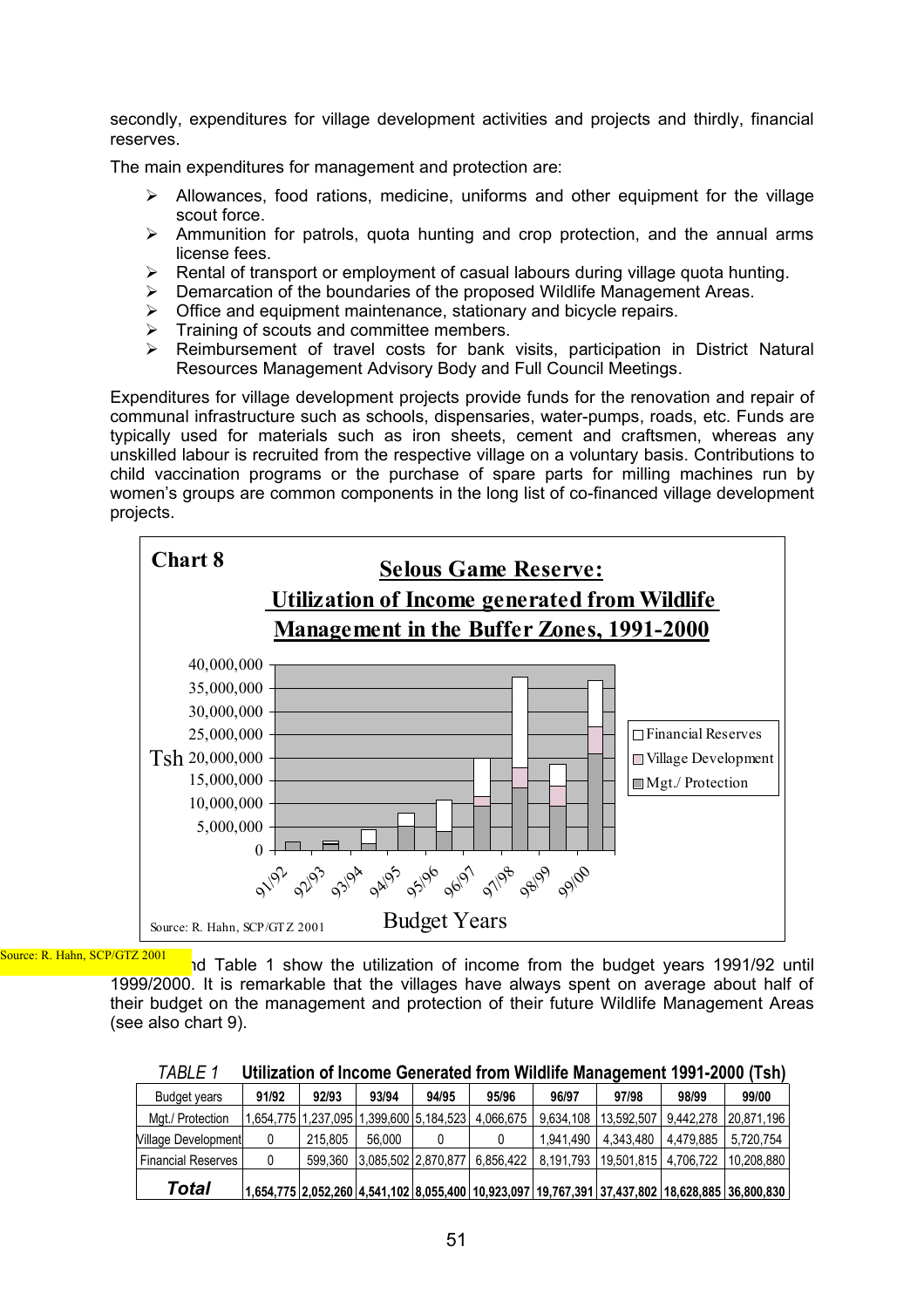This expenditure correlates closely with the income generated from the sale of meat. This is because budget planning is mostly based on the annual hunting quota, which is considered to be the only reliable source of income by most of the villages. Only the Jukumu Society and Ngarambe village have, through a lease agreement and a residents' hunting scheme, established a second reliable source of income. The villages do not consider the contributions from the District Council or safari hunting companies reliable because the amount and time of disbursement are beyond their control.

For example, during the budget year 1998/99 a number of villages did not receive their contributions from safari hunting companies. The villages claim that this is because Members of Parliament delayed these payments until the following year (2000), just prior to the election. Furthermore, contributions from the Wildlife Department, channelled through the District Councils, also allegedly had to be shared among a greater number of villages for the same reason. At that same time money was transferred to the Village Governments instead to the Village Natural Resources Committees, resulting in a disruption of the established system.

The third category of utilization is the financial reserve of the villages. Often contributions were paid out late in the budget year and were then transferred to the villages' bank accounts. Other villages intentionally started to save some income for larger development



investments within the village. However one of the major reasons for the large financial reserves in 97/98 (see chart 7) was the suspension of the cooperation with Liwale District. The bank accounts of the nine participating Liwale villages were frozen by the District authorities until cooperation with the project resumed in the budget year 2000/2001. This amount does not feature in the figures of the years 98/99 and 99/2000.

Referring to the budget year 1999/2000 (chart 7), gross income for 38 villages from approximately 4900  $km<sup>2</sup>$  of village land designated by the villages for wildlife management, was Tsh 36,800,830 / US \$46,001 (See table 2). After deducting the management and protection cost the villages made a profit of Tsh 15,929,630 (US\$19,912), equalling

about Tsh 33 or US\$0,04 per hectare. Not included in this calculation are the 'opportunity' costs for the land and the damage inflicted by wildlife to crops and livestock.

## **Protection of the Future Village Wildlife Management Areas**

Each village employs between ten and twelve village game scouts on a temporary basis, with each scout working approximately ten days per month against a daily allowance paid by the village. Payment of the scouts is according to the financial capacities of the villages. Daily patrol allowance ranges between Tsh 500 and 1500. In addition, food rations are provided, some basic medicines and, once a year, a set of uniforms. Some villages compensated the families of scouts who died of fatal accidents while on duty with Tsh 50,000.

|--|--|

| <b>Budget Year 1999/2000</b>                |       |            |                                       |                 |                                             |  |  |  |  |  |
|---------------------------------------------|-------|------------|---------------------------------------|-----------------|---------------------------------------------|--|--|--|--|--|
|                                             |       |            | 38 villages                           | Average village |                                             |  |  |  |  |  |
|                                             |       | Tsh        | \$US<br>(exchange rate as in<br>2000) | Tsh             | <b>SUS</b><br>(exchange rate as in<br>2000) |  |  |  |  |  |
| <b>Total</b><br><i><u><b>Income</b></u></i> | Gross | 36,800,830 | 46,001.04                             | 968,440         | 1,210.55                                    |  |  |  |  |  |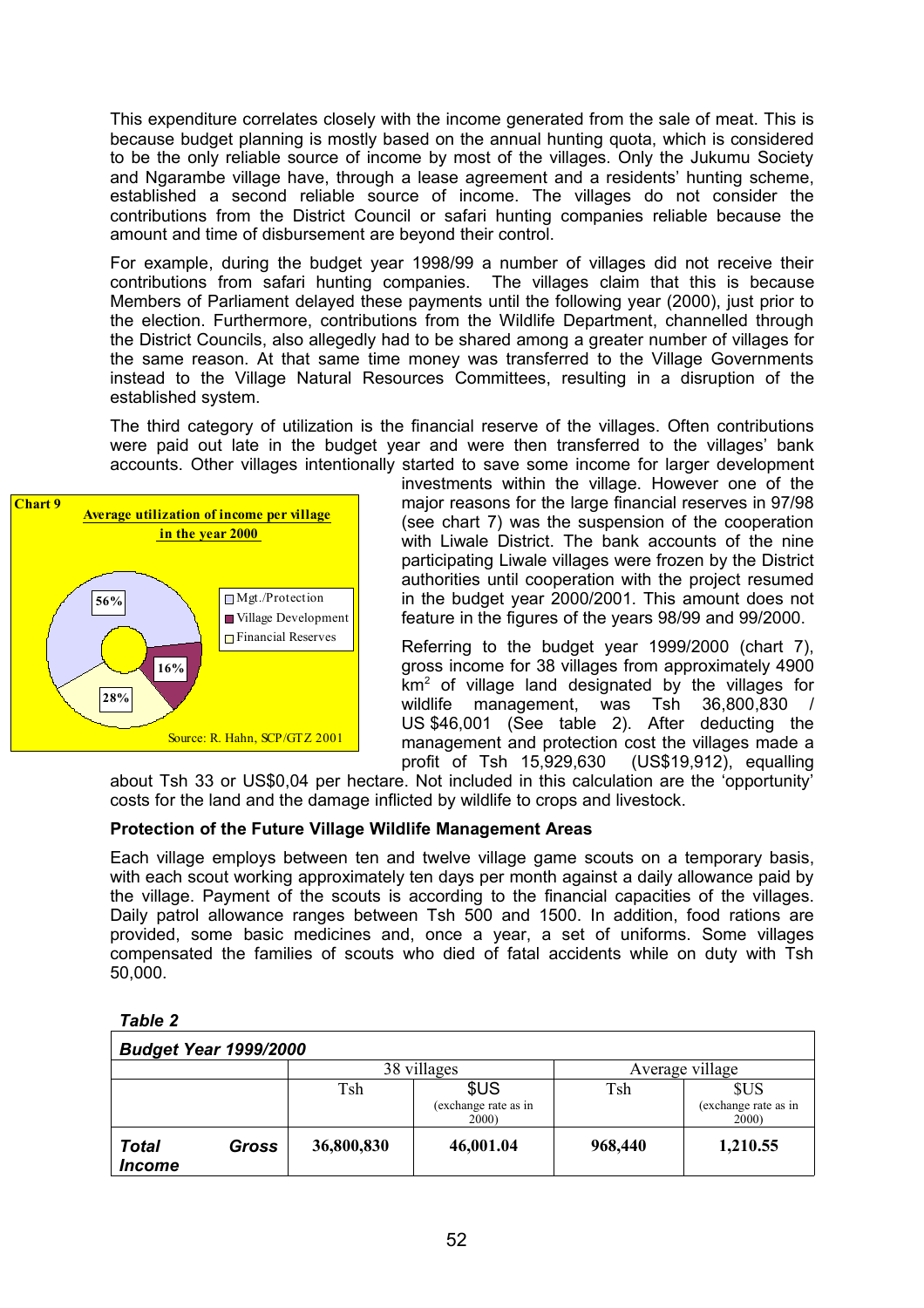| Expenditure<br>for<br>Management<br>&<br>Protection | 20,871,200 | 26,089.00 | 549,240 | 686.55 |
|-----------------------------------------------------|------------|-----------|---------|--------|
| Expenditure<br>for<br><b>Village Development</b>    | 5,720,750  | 7.151.04  | 150,540 | 188.17 |
| <b>Financial Reserves</b>                           | 10,208,880 | 12,761.00 | 268,660 | 335.83 |
| <b>Net profit</b>                                   | 15,929,630 | 19,912.04 | 419,200 | 524.00 |

Only the Jukumu Society, which represents 19 villages, currently employs 19 village game scouts on a permanent basis. Their scouts receive a monthly salary of Tsh 20.000, food rations included. (Government Scouts receive at present a daily patrol allowance of Tsh 10.000 + monthly salary of approximately 45.000 Tsh.)

Thus during the budget year 2000/2001, 47 villages employed 310 village game scouts patrolling the village land in five Districts outside the Reserve. This represents more than three quarters of the total Selous Game Scout Force.

The main duties of village game scouts at present:

- $\triangleright$  Protection of the future Wildlife Management Area against illegal utilization of the natural resources and illegal entry.
- $\triangleright$  Harvest of the annual hunting quota.
- $\triangleright$  Supervision of the legal utilization of natural resources (e.g. resident hunting, fishing, logging, bee-keeping).
- $\triangleright$  Protection of human life, property and crops against dangerous animals.
- $\triangleright$  Prevention of encroachment by farmers into the future Wildlife Management Areas.
- $\triangleright$  Monitoring and reporting of the status of natural resources (e.g. game count).
- $\triangleright$  Prevention of wildfires.

Since 1996 Village Game Scouts have been receiving rewards as a performance oriented supplement to their low income from Selous Conservation Programme for achievements in anti-poaching. District Game Officers and Community Wildlife Management Officers are also included in this scheme, and receive 20% of the total rewards. Table 3 and Chart 10 show the results of anti-poaching by the village game scouts from 1996 – 2000.

The poaching methods employed and intensity thereof vary depending on the area, human population pressure, wildlife density, and availability of necessary tools and markets. Whereas in the north poachers prefer wire snares, those in the south use a wide variety of guns ranging from locally made muzzle-loaders to automatic guns of old Mozambique war stocks.

There are plenty of theories about the impact of CBC on poaching. It is a fact that while CBC cannot replace anti-poaching legislation and law enforcement, CBC certainly reduces poaching; the more the communities realize the benefits to be gained from wildlife management the more poaching will be reduced.

When one village was asked to assist in solving a particular case of poaching the answer was: "Don't worry, we have more than 10 scouts because we are all scouts". There are already villages with a strong commitment to conservation. This also has its origins in the villagers' view to regard the natural resources on their land as their property and their acceptance of the need to take the necessary responsibility for it. Many villages however have one particular problem in common: Poachers originating from villages without wildlife resources.

*TABLE 3 ANTI-POACHING RESULTS OF VILLAGE GAME SCOUTS FROM 1996 – 2000*

|             | 96/97 |  |  |        | $ 97/98 98/99 99/00$ <b>TOTAL</b> Reward Tsh/unit <b>Total Payment</b> |
|-------------|-------|--|--|--------|------------------------------------------------------------------------|
| Modern Arms |       |  |  | 40,000 | 600,000                                                                |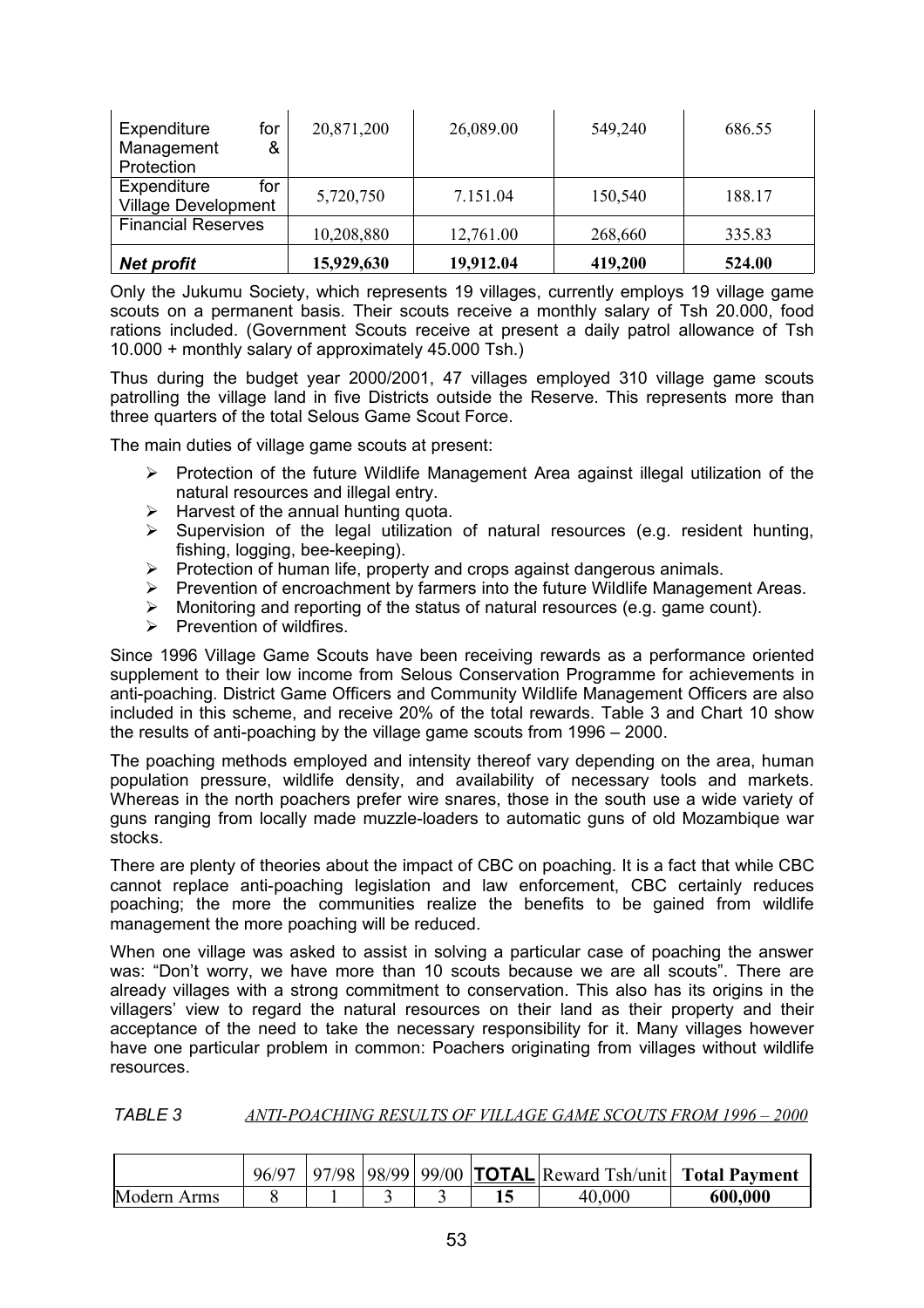| Muzzle-loaders                |                | 8              | 29             | 42               | 80   | 10,000           | 800,000   |
|-------------------------------|----------------|----------------|----------------|------------------|------|------------------|-----------|
| Ammo                          |                |                |                |                  |      |                  |           |
| (Shotgun)                     | 34             | $\overline{0}$ | $\overline{2}$ | $\overline{0}$   | 36   | 200              | 7,200     |
| Ammo (Rifle)                  | 5              | $\theta$       | $\theta$       | 12               | 17   | 500              | 8,500     |
| <b>Trophy Poacher</b>         | 3              | $\overline{0}$ | $\overline{0}$ | $\overline{0}$   | 3    | 40,000           | 120,000   |
| Meat/Fish                     |                |                |                |                  |      |                  |           |
| Poacher                       | 42             | 41             | 32             | 12               | 127  | 5,000            | 635,000   |
| <b>Timber Poacher</b>         | $\overline{0}$ | $\overline{0}$ | $\overline{2}$ | 10               | 12   | 5,000            | 60,000    |
| Canoes, Bicycles              | $\theta$       | $\theta$       | $\overline{4}$ | 4                | 8    | 5,000            | 40,000    |
| <b>Wire Snares</b>            | 326            | 598            | 2419           | 548              | 3891 | 500              | 1,945,500 |
| <b>Nylon</b><br>Rope          |                |                |                |                  |      |                  |           |
| <b>Snares</b>                 | 80             | 242            | 9              | $\boldsymbol{0}$ | 331  | $\boldsymbol{0}$ | 0         |
|                               |                |                |                |                  |      |                  | 4,216,200 |
|                               |                |                |                |                  |      | 20% for officer  | 843,240   |
| Source: R. Hahn. SCP/GTZ 2001 |                |                |                |                  |      | <b>TOTAL Tsh</b> | 5,059,440 |



The future Village Wildlife Management Areas serve meanwhile as an effective buffer zone for the protection of Selous Game Reserve. Cooperation with the Game Reserve's staff has increased tremendously because the villagers have now a common interest and enemy. Scouts are in permanent contact via both radio and messenger, reporting poachers entering Selous or asking for assistance in combating a certain poaching problem in the village area. Patrols, too, are carried out jointly. Since 2001 villages within a planned wildlife corridor bordered by Mozambique and between Selous and Niassa Game Reserves have started to seize automatic guns and frequently ask the anti-poaching unit and Selous scouts for assistance. Such a situation was inconceivable 10 years ago.

## **Human-Wildlife Conflict**

In Tanzania, protected areas are not fenced thus the wild animals' freedom of movement is almost unlimited. In general it can be observed that, with the decreasing density of human population, the destruction of the habitat suitable for wild animals also decreases. Consequently the population of wild animals is higher in sparsely settled areas, as may be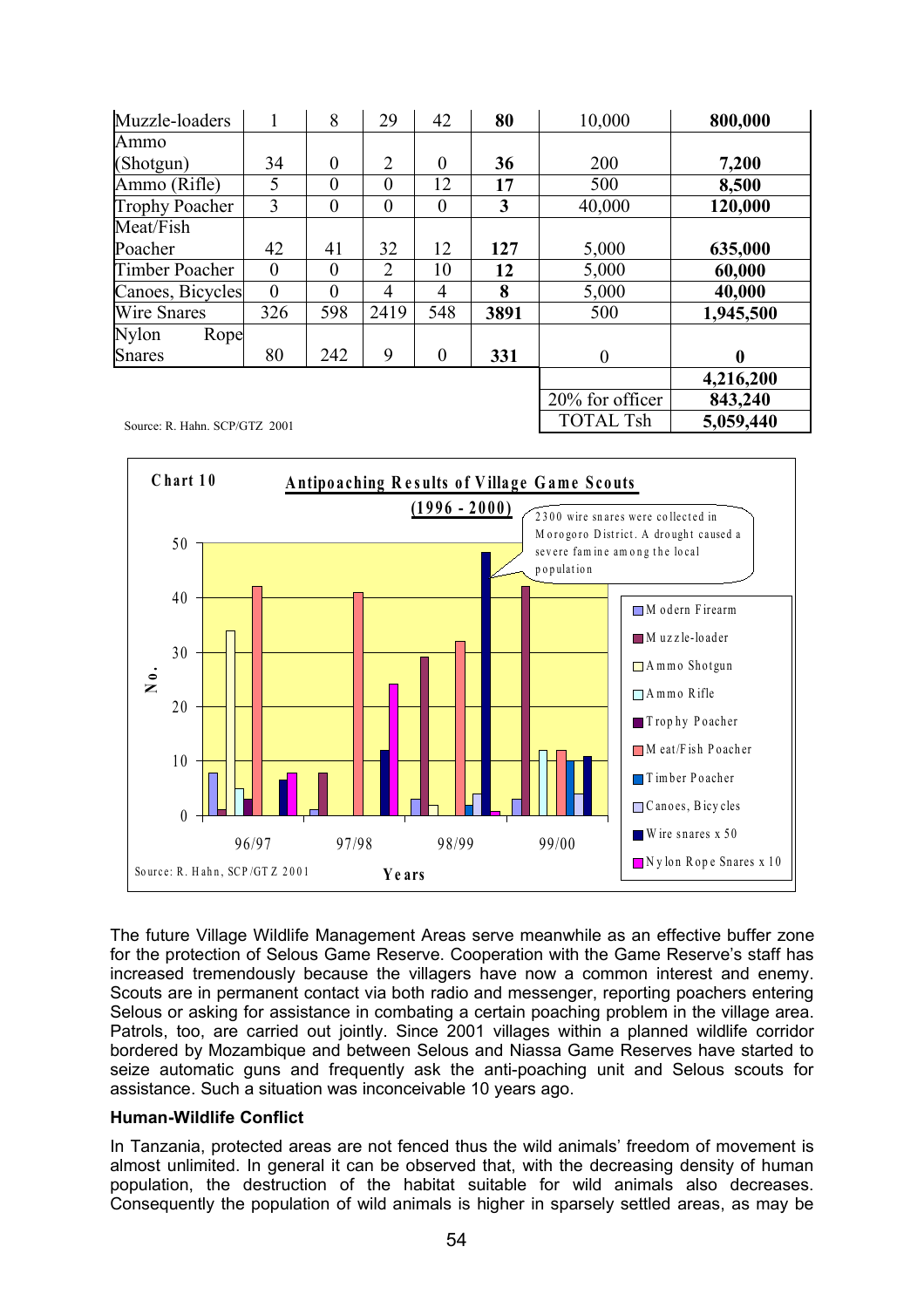the case around Game Reserves and National Parks. In these areas the rural population is permanently competing with the wild animals for survival as both occupy the same habitat.



According to official statistics provided by the relevant District Administrations of Tunduru and Songea Districts, two of the ten districts surrounding Selous Game Reserve, wild animals killed 61 people and injured 92 people between 1990 and 2000 (see chart 11). Whereas in both those districts most people fell victim to lions, in other areas the main perpetrators include other animals such as crocodiles, hippos and elephants. For example, in 1999/2000 from the nineteen member villages of the Jukumu Society, 23 people lost their lives and 55 sustained injuries due to crocodiles.

Not only do people live in constant danger of getting killed or injured, their crops and livestock are under permanent threat. According to official statistics 5240 acres of crops were destroyed and more than 1100 livestock killed between 1990 and 2000 in the abovementioned two districts, (Tables 4 and 5). Most people of the rural areas earn their livelihood exclusively from farming and therefore the economic damage for those immediately affected can be disastrous.

Although it is the duty of the District Councils to combat dangerous animals and assist the farmers in crop protection, many districts are understaffed and not adequately equipped to perform their duty. The fact that the government does not pay any compensation for damages or losses makes the rural people's negative attitude towards wildlife even more understandable.

Since villages within the Selous Game Reserve's buffer zone have their own village game scout force it is nowadays their duty to carry out the crop protection. And, because of their local knowledge, village scouts can perform this duty more efficiently than outsiders. Proceeds from possible meat sales of problem animals are at present equally shared with the District Councils after the deduction of the cost of hunting, preparation and transport of the meat.

The Jukumu Society, whose member villages are the worst affected by man-eating crocodiles, has received a share of Tanzania's CITES quota of crocodiles from 2001. This will enable the villages to reduce the crocodile population in some crucial areas and at the same time to derive some income from the sale of crocodile skins for export.

Further enabling the communities to benefit directly from safari hunting would increase their awareness of the value of the animals. The communities would thus appreciate wildlife as an asset rather than continue to perceive it solely as a nuisance.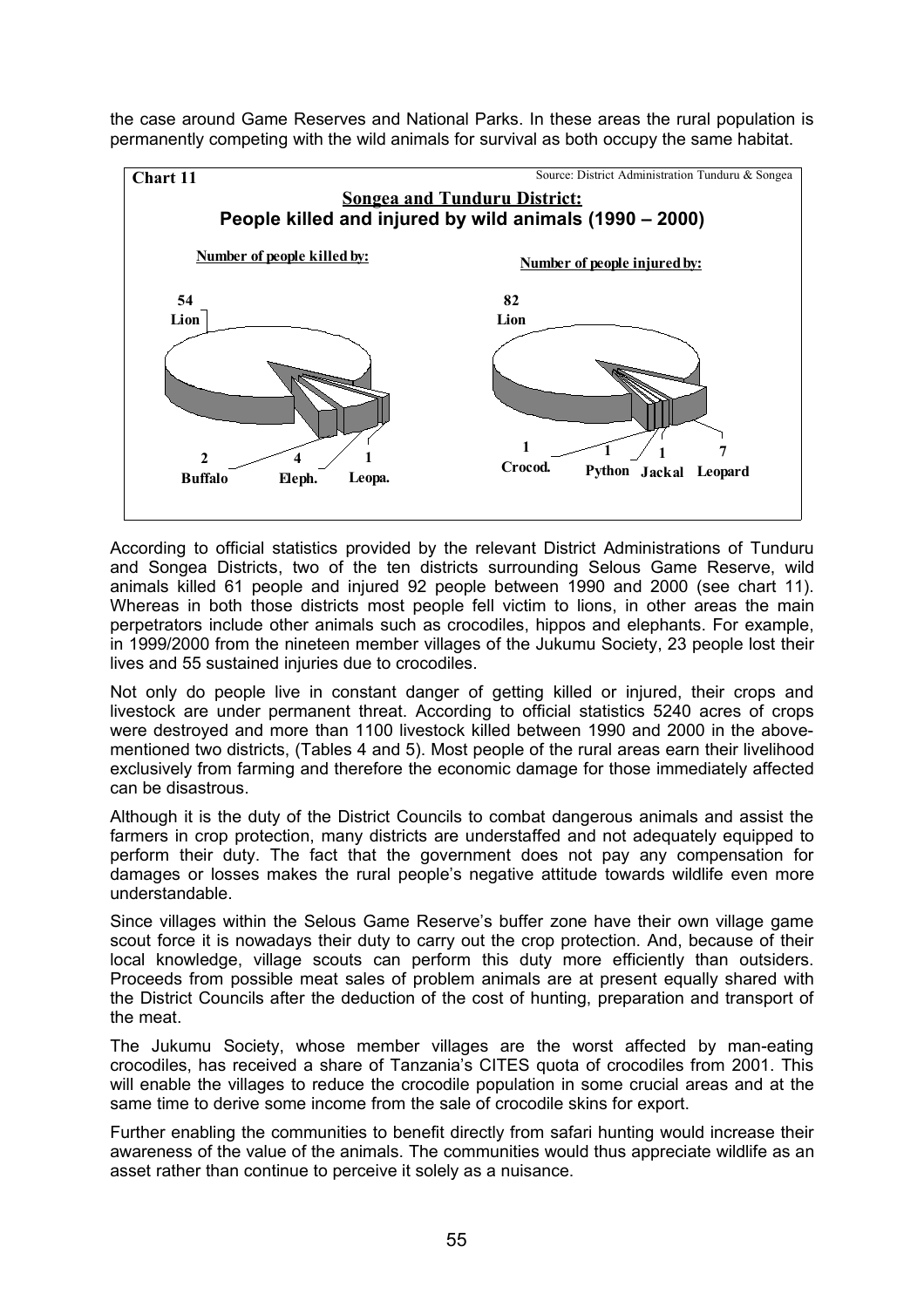| <b>TABLE 4</b> | Crop damage (acres) caused by wild animals in  |                                             |                |     |                |  |  |  |  |  |  |  |
|----------------|------------------------------------------------|---------------------------------------------|----------------|-----|----------------|--|--|--|--|--|--|--|
|                | <b>Tunduru and Songea District (1990-2000)</b> |                                             |                |     |                |  |  |  |  |  |  |  |
|                | Elephant                                       | <b>Buffalo</b><br>Total<br>Eland<br>Hippos. |                |     |                |  |  |  |  |  |  |  |
| Maize          | 1030                                           | 93.1                                        | $\overline{2}$ |     | 1125.1         |  |  |  |  |  |  |  |
| Millet         | 730                                            |                                             |                |     | 731            |  |  |  |  |  |  |  |
| Rice           | 925                                            | 167.2                                       | 4              | 4.5 | 1100.7         |  |  |  |  |  |  |  |
| Cassava        | 667                                            |                                             |                |     | 667            |  |  |  |  |  |  |  |
| Cashewnut      | 810                                            |                                             |                |     | 810            |  |  |  |  |  |  |  |
| <b>Banana</b>  | 23.9                                           |                                             |                |     | 24.9           |  |  |  |  |  |  |  |
| Tobacco        |                                                | 158                                         |                |     | 162            |  |  |  |  |  |  |  |
| Peas           | 605                                            | 3.5                                         | 3              | 5.5 | 617            |  |  |  |  |  |  |  |
| Mixed crops    | $\mathfrak{D}_{\mathfrak{p}}$                  |                                             |                |     | $\overline{2}$ |  |  |  |  |  |  |  |
| Total          | 4796.9                                         | 422.8                                       | 9              | 11  | 5239.7         |  |  |  |  |  |  |  |

Source: District Administration Tunduru & Songea

| Table 5 | <b>Livestock killed or injured by wild animals in</b>   |         |                |         |        |         |        |             |        |         |        |         |  |  |
|---------|---------------------------------------------------------|---------|----------------|---------|--------|---------|--------|-------------|--------|---------|--------|---------|--|--|
|         | <u><b>Tunduru and Songea District (1990 – 2000)</b></u> |         |                |         |        |         |        |             |        |         |        |         |  |  |
|         |                                                         | Cows    |                | Goats   |        | Sheep   |        | <b>Pigs</b> |        | Dogs    |        | Total   |  |  |
|         | kille<br>d                                              | injured | killed         | injured | killed | injured | killed | injured     | killed | injured | killed | injured |  |  |
| Lion    | 152                                                     | 7       | 535            | 0       | 198    | 3       | 72     | 3           | 18     | 0       | 975    | 13      |  |  |
| Leopard | 7                                                       | 0       | 119            | 0       | 0      | 0       | 36     | 0           | 19     | 6       | 181    | 6       |  |  |
| Python  | 0                                                       | 0       | $\overline{2}$ | 0       | 0      | 0       | 0      | 0           | 3      | 0       | 5      | 0       |  |  |
| Total   | 159                                                     | 7       | 656            | 0       | 198    | 3       | 108    | 3           | 40     | 6       | 1161   | 19      |  |  |

Source: District Administration Tunduru & Songea

## **The Impact of Selous Game Reserve on the Village Economy**

During the last century the shape and size of Selous Game Reserve underwent a series of changes until it reached today's total area of  $47,000$  km<sup>2</sup>. Although the human population density has always been low, many people and villages have had to move out of areas that were then added to the Reserve. Major reasons were the occurrence of sleeping sickness, the enlargement of the protected area and the "Ujamaa" villagisation movement.

Nowadays, many villages are still located in remote areas, far from economic centres, and with very poor infrastructure. Their major economic activity is farming, which is often carried out on marginal soils and not very productive. In addition, farmers face the economic risk of losing their harvest to crop-raiding animals (see the section on human–wildlife conflict). The educational level in these regions compared to other areas of Tanzania is low, as is the chance of formal employment and a regular income.

Selous Game Reserve has increased its income from eco-tourism in the last 10 years. Nowadays, safari hunting accounts for 80% of the total income. As previously mentioned, a part of the income from safari hunting (see chart 12) is annually transferred to the respective District Councils.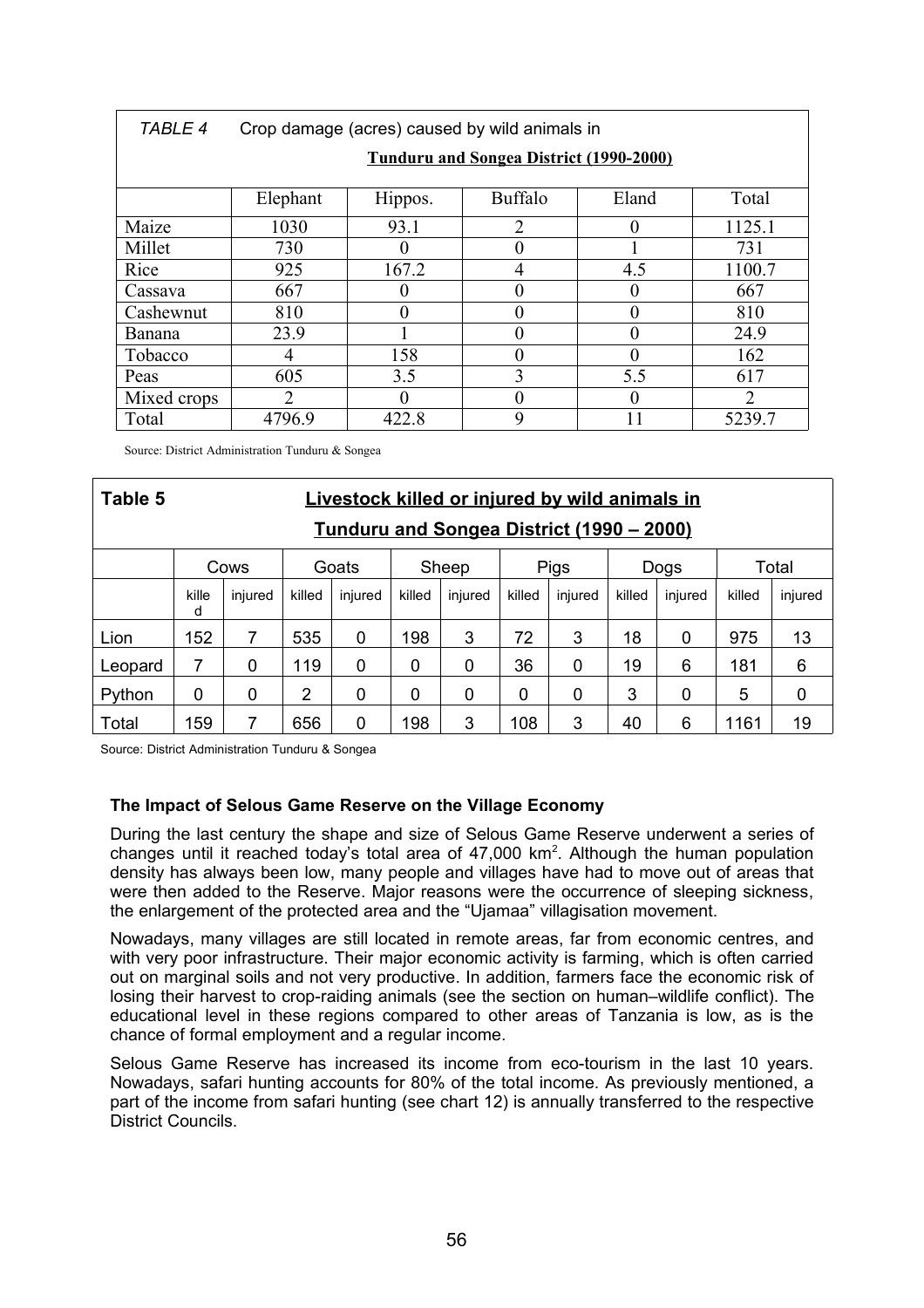

Since the introduction of the retention scheme, Selous Game Reserve can retain 50% of its income for management. One third of its annual budget, approximately US\$500,000, is spent outside the Game Reserve.

This amount accounts for:

- $\triangleright$  The investment in the construction and maintenance of roads increasing the accessibility to the reserve, its sector stations and to the villages, thereby improving the transport of cash crops to the markets.
- $\triangleright$  Financial assistance for the improvement of communal facilities needed by the villagers, the Selous staff and their families at village level (secondary schools, dispensaries, milling machines etc.)
- $\triangleright$  Salaries for government scouts, which increase their purchasing power and contribute to the development of the local economy.

Other positive impacts are the availability of at least temporary jobs during road construction within and beyond the Reserve, border demarcation works and other construction for Selous Game Reserve. The private sector tourism industry is another major employer in the field of safari hunting or photo tourism, however at present few villagers have found employment in this sector and have done so mostly as unskilled labour.

Last but certainly not least, the Selous Game Reserve continues to be the sanctuary for game buffered by Wildlife Management Areas and will be needed to restock village land depleted of wildlife. If wisely used it will thereby contribute to the national and local economy.

#### **Summary**

Villages neighbouring Selous Game Reserve are located in relatively inaccessible and agriculturally marginal areas where furthermore the villagers' lives and livelihood are threatened by the proximity to wild animals. Although their land is rich in natural resources, in particular wildlife, they remain among the poorest communities in Tanzania.